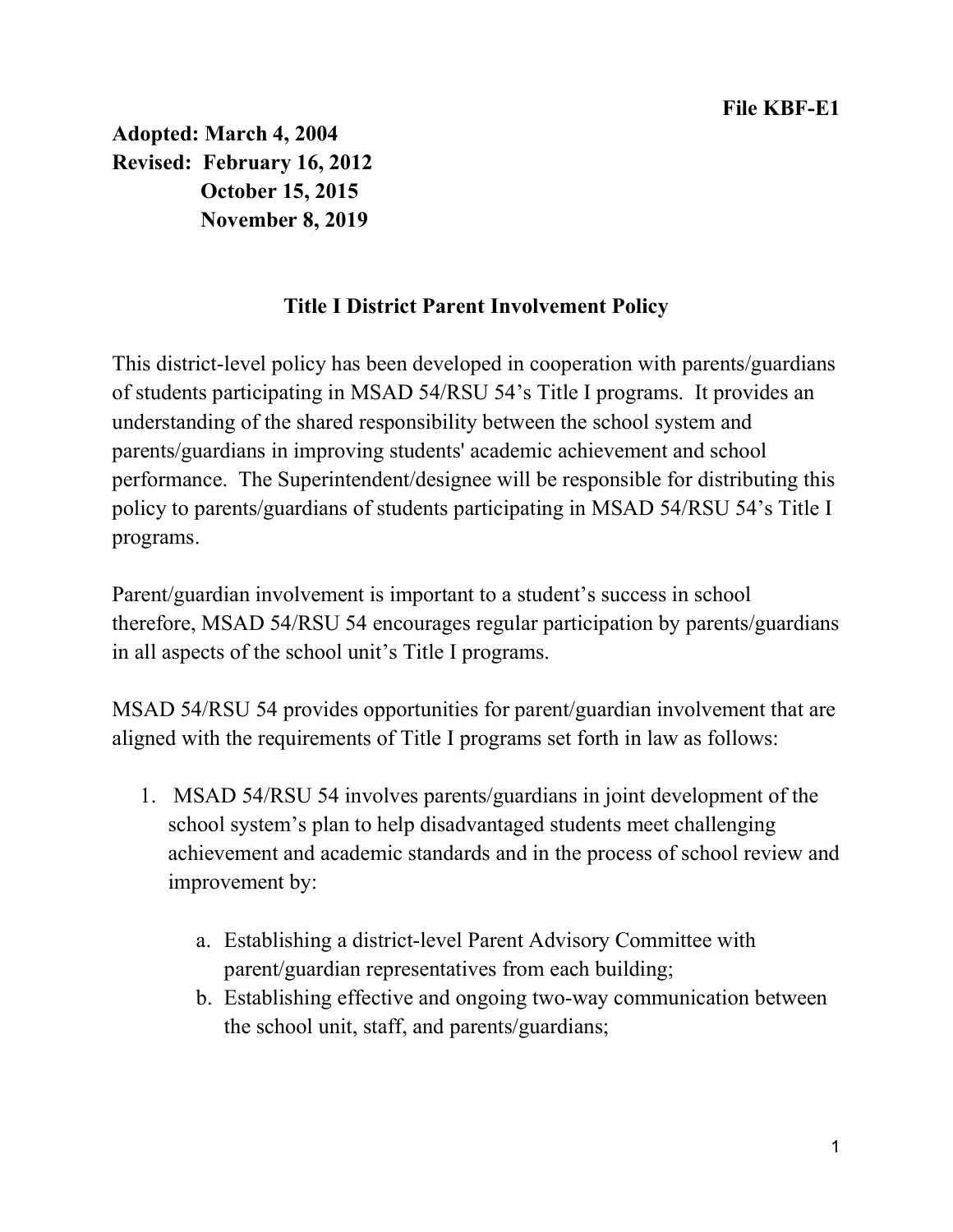- c. Incorporating a Title I article in each district-wide newsletter to communicate with parents/guardians about the district's Title I plan and/or seek their input and participation; and
- d. Training staff to work more effectively with families with diverse cultural backgrounds and/or barriers such as illiteracy or limited English proficiency.
- 2. MSAD 54/RSU 54 provides the coordination, technical assistance, and other support necessary to assist participating schools in planning and implementing effective parent/guardian involvement activities to improve student academic achievement and school performance by:
	- a. Providing information to parents/guardians about the system and various instruments that will be developed or used to monitor student progress;
	- b. Providing district level workshops to assist individual schools in planning and implementing improvement activities;
	- c. Holding training sessions for Parent Advisory Committee members so that there may be more effective liaisons between parents and schools; and
	- d. Seeking input from parents/guardians in developing workshops that will help them become more effective partners with the schools in encouraging academic achievement.
- 3. MSAD 54/RSU 54 build the capacity of schools and parents/guardians for strong parental involvement by:
	- a. Engaging school parent/teacher/family organizations to seek out and involve parents/guardians through their communications and informational meetings;
	- b. Promoting cooperation between the school unit and other agencies or school/community groups to furnish learning opportunities, increase awareness of support services, and disseminate information regarding parenting skills and child/adolescent development; and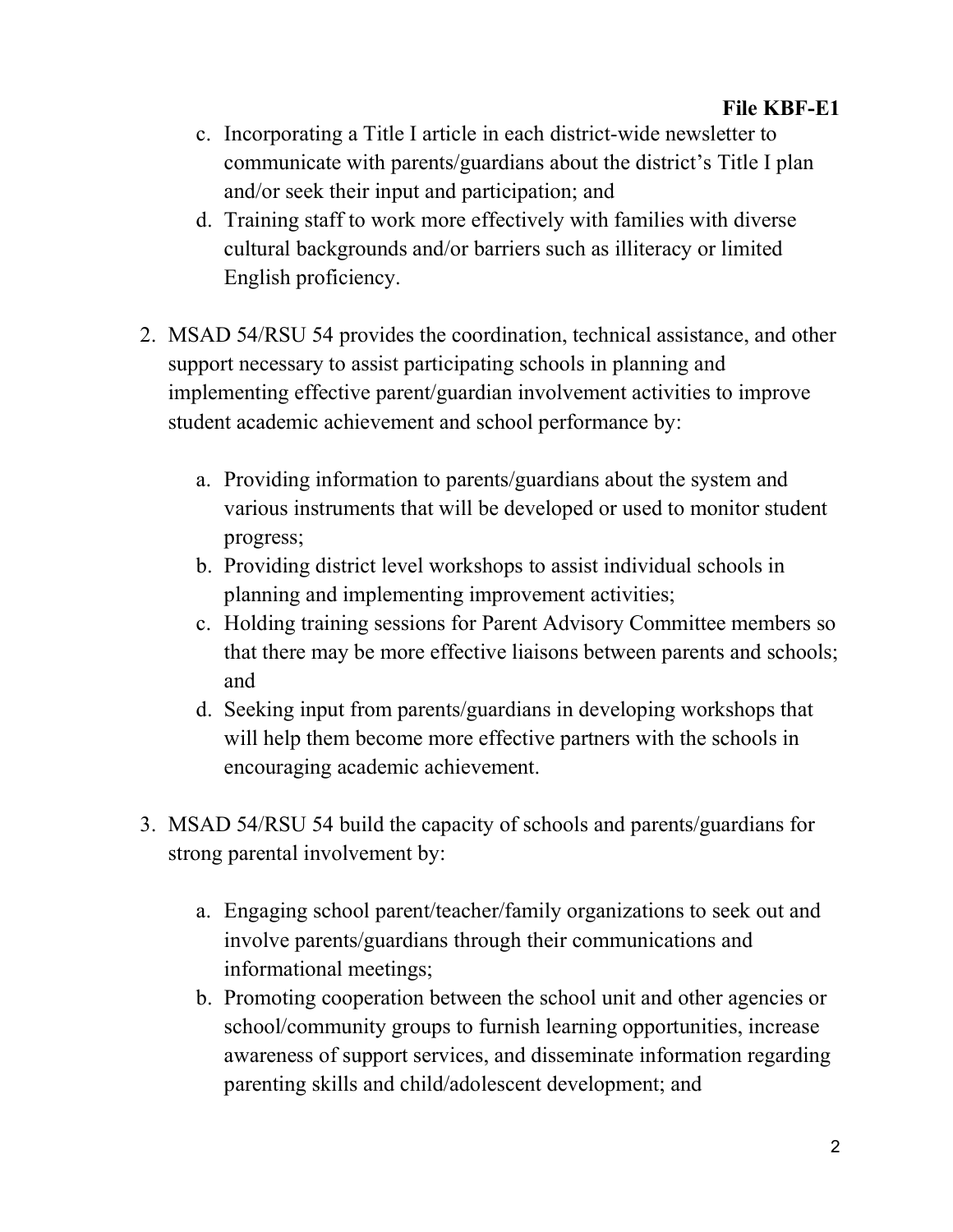## File KBF-E1

- c. Provide ongoing communication about opportunities to serve on the Parental Advisory Committee, volunteer in the school, learn how to work more effectively with their children to extend and reinforce learning and foster achievement.
- 4. MSAD 54/RSU 54 coordinates and integrates parent/guardian involvement strategies for Title I programs with those of other programs (PreK KVCAP, Head Start, and other State run preschool programs) by:
	- a. Involving school system and building representatives from other programs to assist in identifying specific population needs; and
	- b. Sharing data between programs to assist in developing new initiatives to improve student academic achievement and school improvement.
- 5. MSAD 54/RSU 54 conducts, with the involvement of parents/guardians, an annual evaluation of the content and effectiveness of the parental involvement policy in improving the academic quality of the schools served under Title I, including identifying barriers to greater participation by parents/guardians in activities supported by Title I (with particular attention to parents/guardians who are economically disadvantaged, disabled, have limited English proficiency, have limited literacy, or are of any racial or ethnic minority background), using the findings of such evaluation to design strategies for more effective parent/guardian involvement, and revising if necessary, the parent/guardian involvement policy described in this section by:
	- a. Evaluating the content and effectiveness of the parent/guardian involvement policy through a variety of means such as surveys, workshops, focus groups, and/or informal meetings involving district and school administrators, teachers, and parents/guardians;
	- b. Identifying and overcoming barriers to effective evaluation and input, e.g., language support for parents/guardians who do not speak English or have limited English proficiency, scheduling multiple meetings at